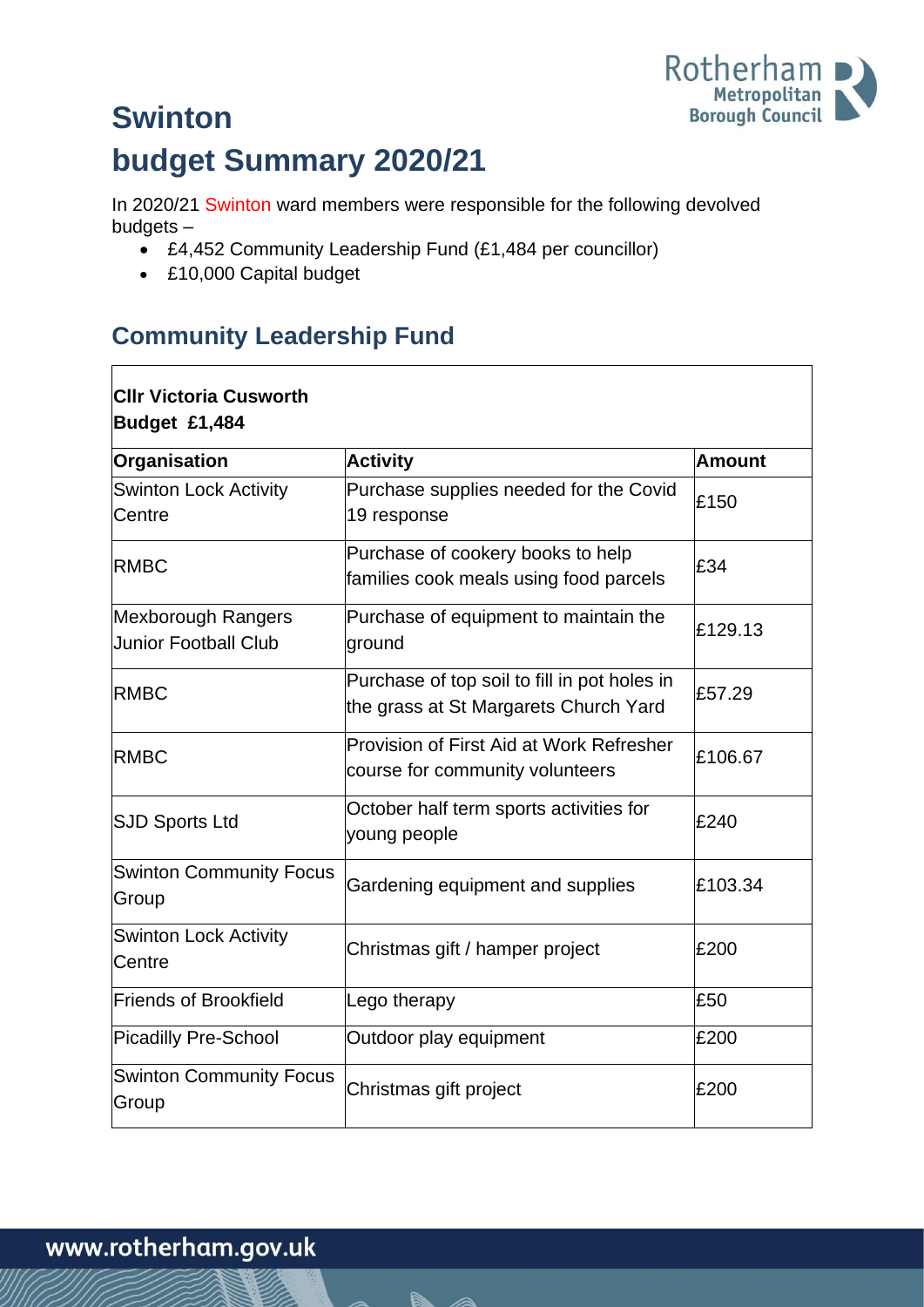| <b>Swinton Community Focus</b><br>Group           | Easter project                                                                           | £13.57        |  |
|---------------------------------------------------|------------------------------------------------------------------------------------------|---------------|--|
| <b>TOTAL</b>                                      |                                                                                          | £1,484        |  |
| <b>CIIr Stuart Sansome</b><br>Budget £1483        |                                                                                          |               |  |
| Organisation                                      | <b>Activity</b>                                                                          | <b>Amount</b> |  |
| <b>RMBC</b>                                       | Purchase of cookery books to help<br>families cook meals using food parcels              | £34           |  |
| Mexborough Rangers<br><b>Junior Football Club</b> | Purchase of equipment to maintain the<br>ground                                          | £129.13       |  |
| <b>RMBC</b>                                       | Purchase of top soil to fill in pot holes<br>in the grass at St Margarets Church<br>Yard | £57.29        |  |
| <b>RMBC</b>                                       | <b>Provision of First Aid at Work</b><br>Refresher course for community<br>volunteers    | £106.67       |  |
| <b>SJD Sports Ltd</b>                             | October half term sports activities for<br>young people                                  | £240          |  |
| <b>Swinton Community Focus</b><br>Group           | Gardening equipment and supplies                                                         | £103.33       |  |
| Friends of Brookfield                             | Lego therapy                                                                             | £50           |  |
| Picadilly Pre-School                              | Outdoor play equipment                                                                   | £200          |  |
| <b>RMBC Streetpride</b>                           | Cutting back of shrubs near the Café<br>Sport                                            | £276          |  |
| <b>Friends of Kilnhurst School</b>                | Replace outdoor play equipment<br>damaged in the 2019 floods                             | £186.58       |  |
| Kilnhurst Working Mens<br>Club                    | <b>Easter activities</b>                                                                 | £100          |  |
| <b>TOTAL</b>                                      |                                                                                          | £1,483        |  |
| <b>CIIr Ken Wyatt</b><br>Budget £1483             |                                                                                          |               |  |

M

www.rotherham.gov.uk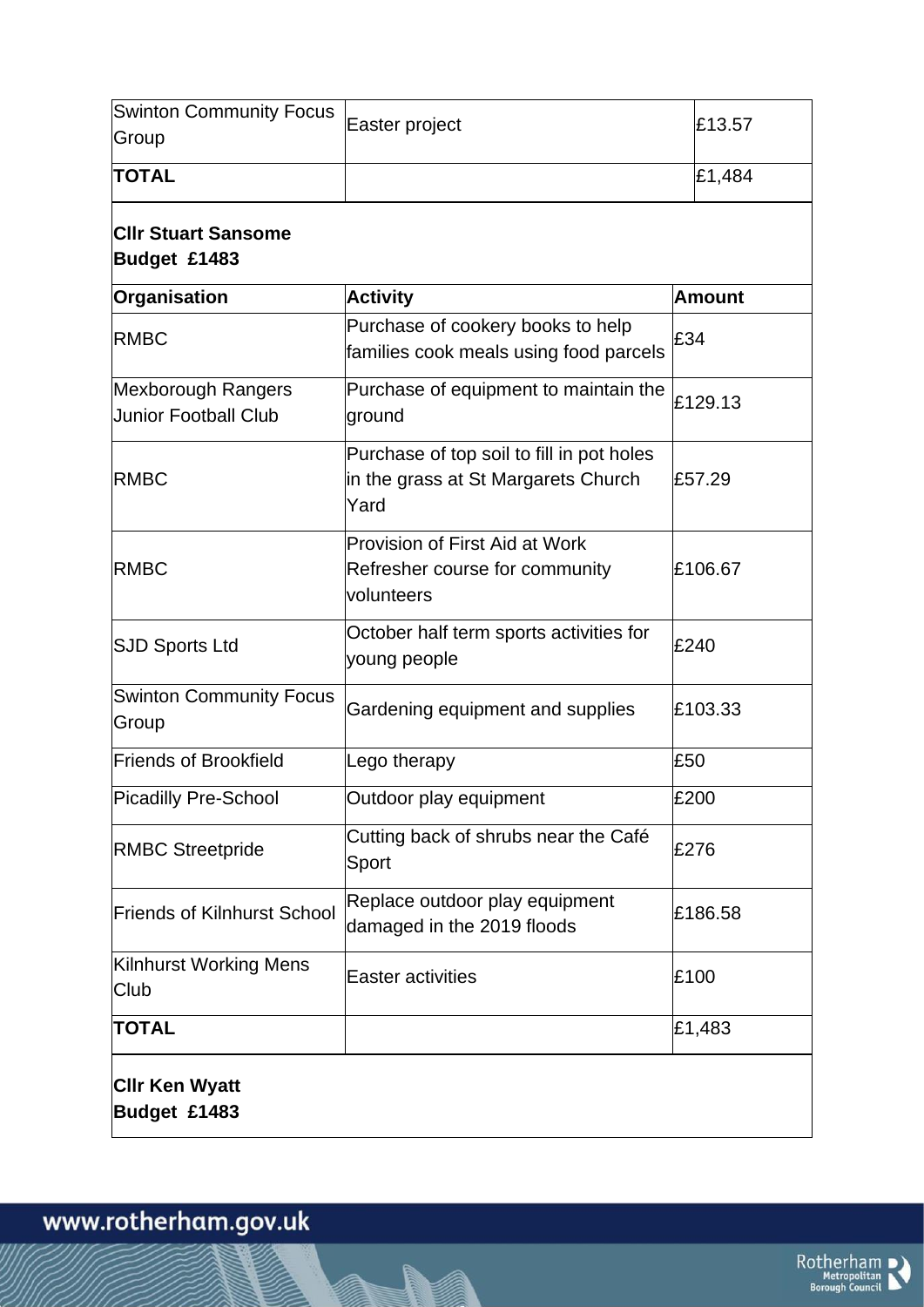| Organisation                                      | <b>Activity</b>                                                                          | <b>Amount</b> |
|---------------------------------------------------|------------------------------------------------------------------------------------------|---------------|
| <b>Swinton Lock Activity</b><br><b>Centre</b>     | Purchase supplies needed for the<br>Covid 19 response                                    | £150          |
| <b>RMBC</b>                                       | Purchase of cookery books to help<br>families cook meals using food parcels              | £34           |
| Mexborough Rangers<br><b>Junior Football Club</b> | Purchase of equipment to maintain the<br>ground                                          | £129.13       |
| <b>RMBC</b>                                       | Purchase of top soil to fill in pot holes<br>in the grass at St Margarets Church<br>Yard | £57.29        |
| <b>RMBC</b>                                       | <b>Provision of First Aid at Work</b><br>Refresher course for community<br>volunteers    | £106.67       |
| <b>SJD Sports Ltd</b>                             | October half term sports activities for<br>young people                                  | £240          |
| <b>Swinton Community Focus</b><br>Group           | Gardening equipment and supplies                                                         | £103.33       |
| <b>Friends of Brookfield</b>                      | Lego therapy                                                                             | £50           |
| <b>RMBC Streetpride</b>                           | Cutting back of shrubs near the Café<br>Sport                                            | £276          |
| <b>Swinton Community Focus</b><br>Group           | Easter project                                                                           | £150          |
| <b>RMBC</b>                                       | Purchase of litter picking equipment for<br>use by community volunteers                  | £183          |
| <b>TOTAL</b>                                      |                                                                                          | £1,479.42     |

M

www.rotherham.gov.uk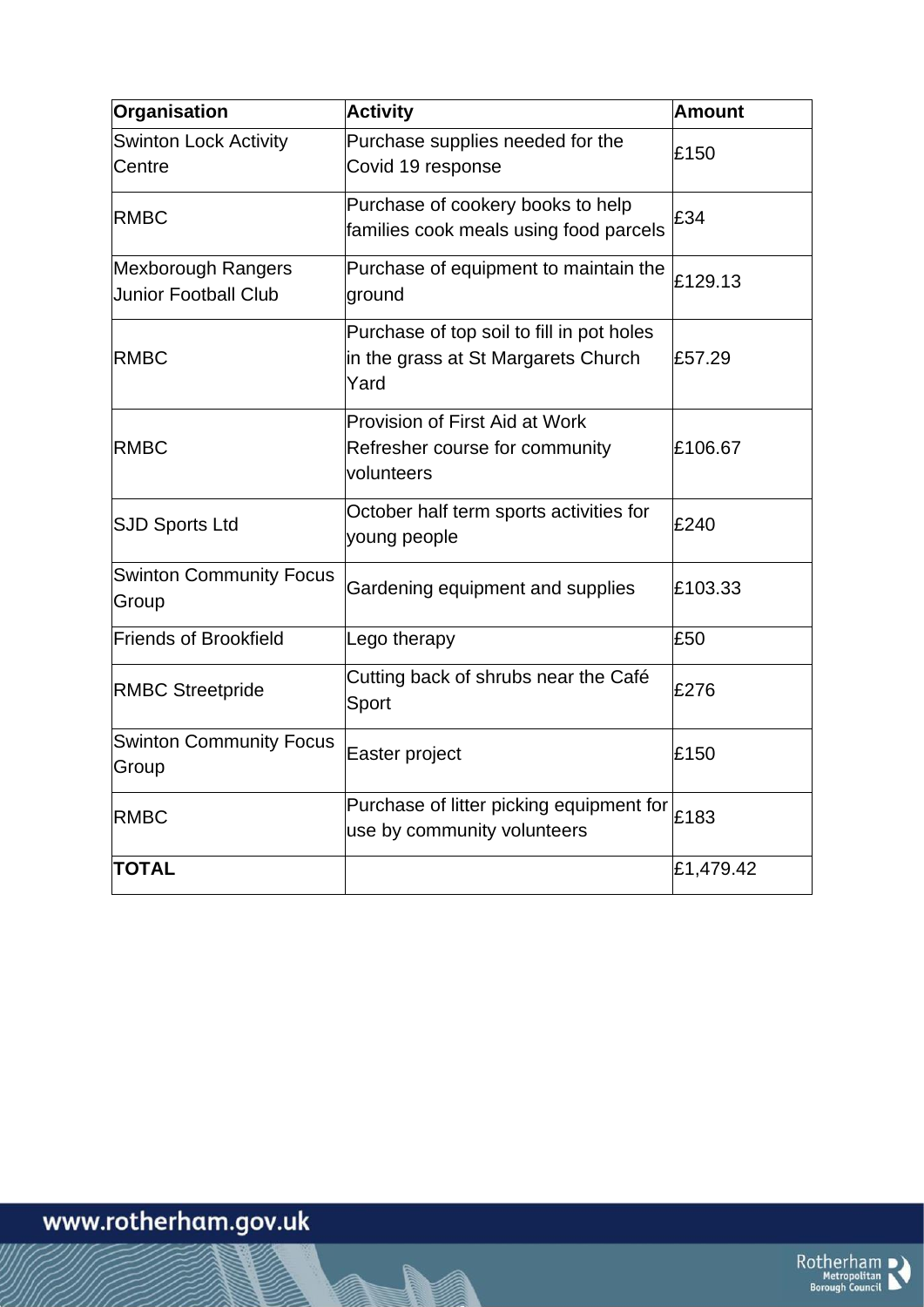## **Capital £10,000**

| Organisation         | <b>Activity</b>                                                                                | <b>Amount</b> |
|----------------------|------------------------------------------------------------------------------------------------|---------------|
| <b>RMBC</b>          | Match funding for the purchase of LED<br>lights for the Kilnhurst Christmas Tree               | £594          |
| <b>RMBC</b>          | Purchase of new solar lights for<br>Highthorne Park                                            | £1,500        |
| <b>RMBC</b>          | Upgrade of footpath between Albany<br>Road and Celandine Rise                                  | £4,800        |
| St Margaret's Church | Replacement mechanism for the public<br>clock                                                  | £999          |
| <b>RMBC</b>          | Purchase of membrane and shale for<br>the shrub bed improvement project<br>near the Café Sport | £408.12       |
| <b>RMBC</b>          | Upgrade of footpaths at the entrances<br>to Queen Street Park                                  | £400          |
| St Margaret's Church | Replacing the rear boundary wall to the<br>Swinton War Memorial site                           | £1,298.77     |
| <b>TOTAL</b>         |                                                                                                | £9,999.89     |

**N** 

# www.rotherham.gov.uk

 $\underset{\text{Borough Council}}{\text{Rotherham}}$